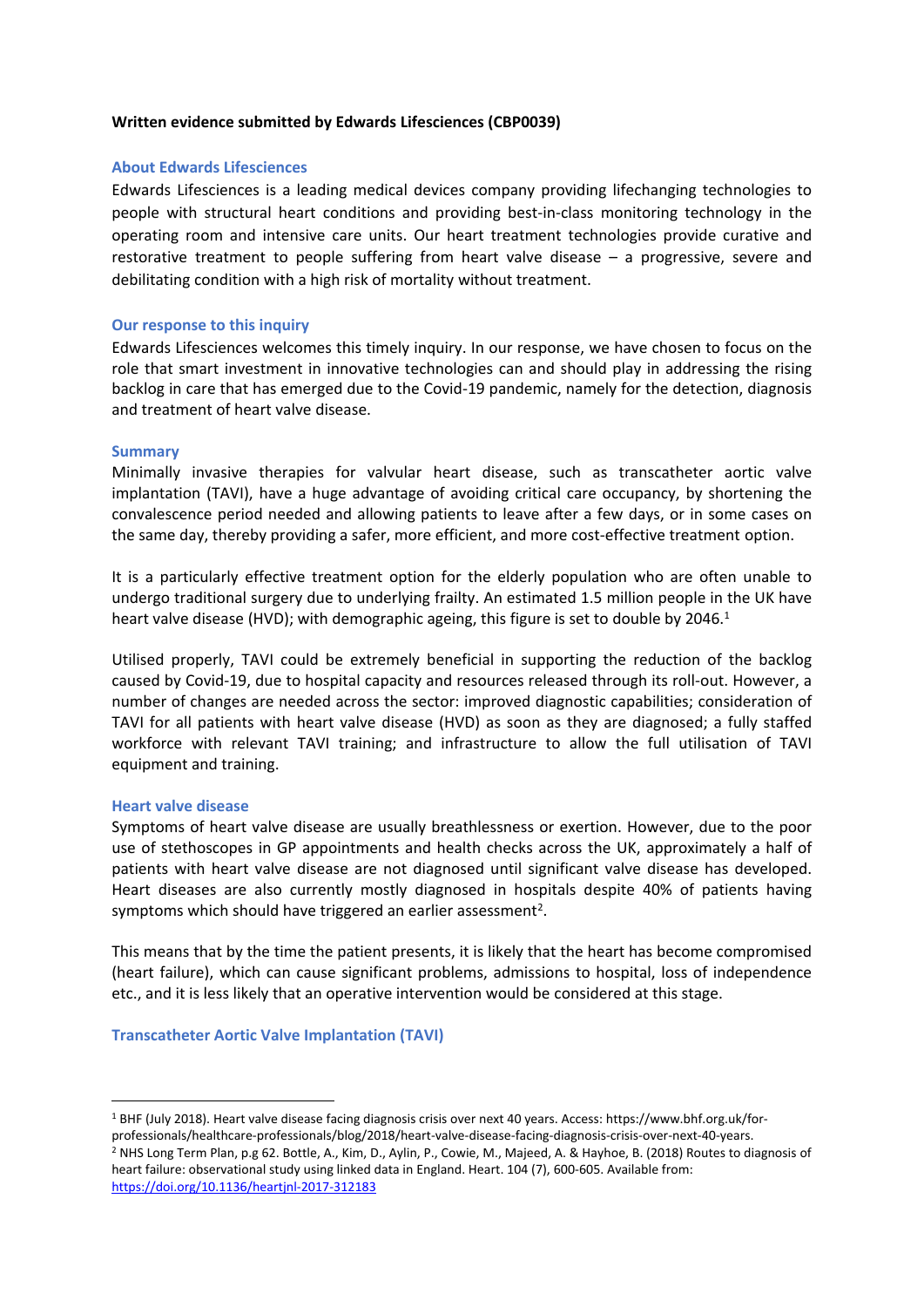Minimally invasive surgery refers to any surgical procedure that is performed through tiny incisions instead of a large opening. Because a smaller incision is made, patients typically have a quicker recovery time and suffer less pain than traditional open surgery but with the same benefits. A minimally invasive approach has been found to be more cost-effective as it often requires a shorter hospital stay, decreased amounts of imaging and laboratory tests and reduced numbers of required readmissions and follow-up costs. It is particularly effective for elderly patients who are often unable to undergo traditional surgery.

Transcatheter aortic valve implantation (TAVI) is a safe and cost-effective innovative treatment for heart valve disease. While recovery for open surgery patients may take several weeks, after TAVI they would have been released home typically after 48 hours.

## **Importance of smart investment in technology**

One of the positive impacts of the Covid-19 response has been the recognition for and increased utilisation of digital and health technology in diagnosing and treating patients. This includes direct interventions, such as using Artificial Intelligence (AI) and machine learning to identify the most atrisk individuals, and improvements to address overall capacity, like delivering remote monitoring and consultations.

Of particular benefit is the greater adoption of minimally invasive surgery options for a wider range of patients, such as the TAVI. The avoidance of open heart surgery and a shorter recovery time reduces the likelihood of infection and complications, and patients can return to a more active life sooner without the need to compromise on quality of care. This then also releases capacity and resources across the sector, helping a wide range of patients.

## **Changes needed to support the utilisation of TAVI**

The care backlog continues to rise and presents a continual growing problem for the NHS and social care services. As of end of May 2021, for NHS England alone, by referral to treatment (RTT) waiting times there were over 5.3 million patients waiting to start treatment, an increase of 15.9% compared to the end of February 2020 (pre-Covid-19). Over 230,000 patients were waiting for cardiac services, and over 20% of these had already been waiting 18+ weeks.<sup>3</sup>

The equipment for TAVI is already available in many hospitals, and could support addressing the backlog of care by decreasing waiting and recovery times for patients with HVD, and releasing muchneeded capacity and resources. However, for the TAVI equipment to be utilised effectively and have maximum impact benefit, both for HVD patients and the wider health and care service, several key issues need to be addressed:

### **Diagnosis**

The earlier HVD is detected, the sooner it can be diagnosed and treated. Poor diagnostic capabilities due to a lack of specialist echocardiographers can delay diagnosis, worsening patient outcomes and reducing the chance they will be suitable for TAVI.

The introduction of digital technology, such as digital stethoscopes, is a quick and easy way to assess those with breathlessness accurately and upfront, helping to triage as well as to diagnose, therefore supporting all patients onto the most efficient and effective pathway. Additionally, there needs to be

<sup>3</sup> NHS, July 2021. *Statistical Press Notice NHS referral to treatment (RTT) waiting times data May 2021.* Can be viewed at [May21-RTT-SPN-publication-69343.pdf](https://www.england.nhs.uk/statistics/wp-content/uploads/sites/2/2021/07/May21-RTT-SPN-publication-69343.pdf) [\(england.nhs.uk\)](https://www.england.nhs.uk/statistics/wp-content/uploads/sites/2/2021/07/May21-RTT-SPN-publication-69343.pdf)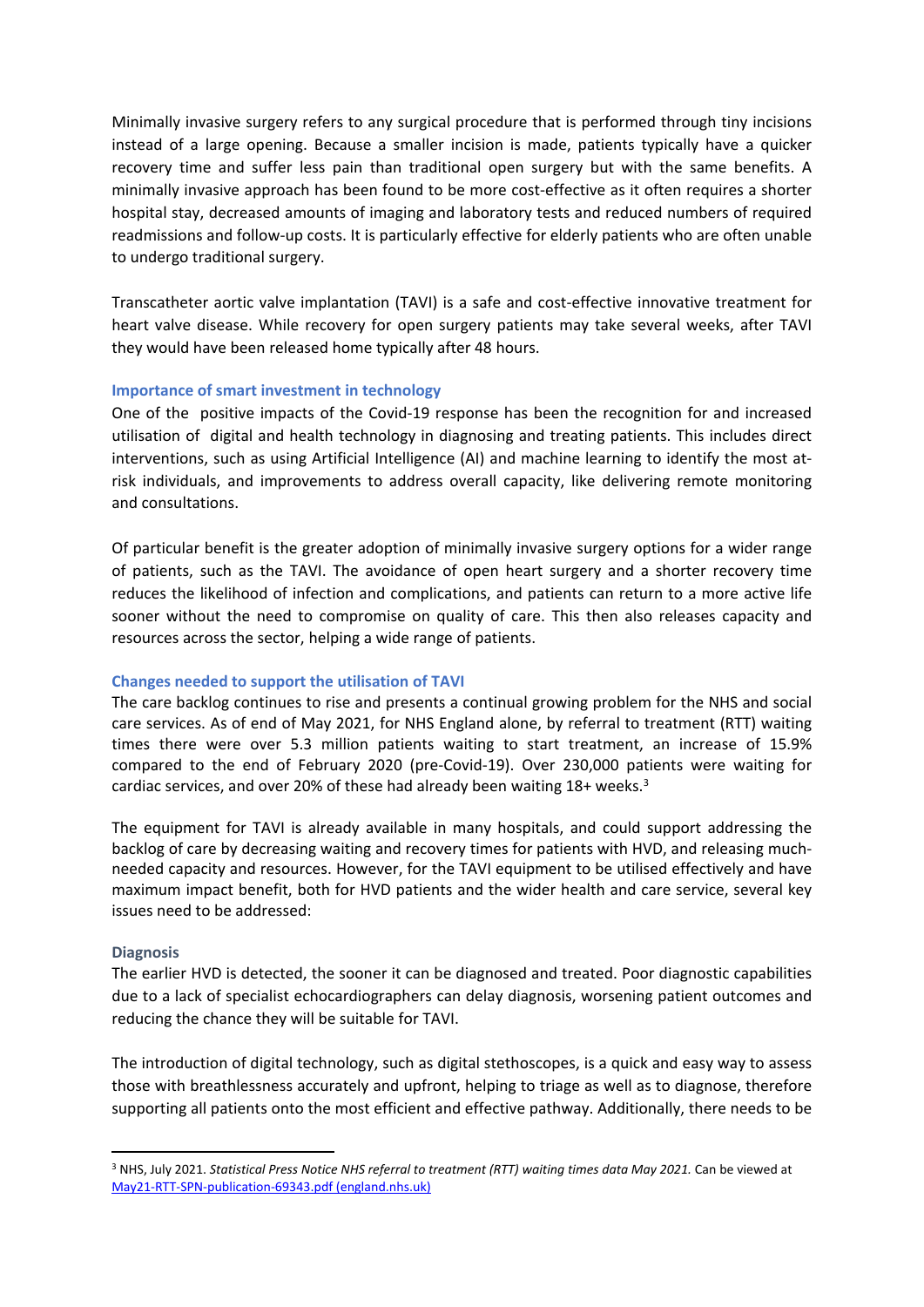a greater awareness of HVD and how to detect it by primary care practitioners, particularly for patients over the age of 65 and suffering from breathlessness.

## **Equity of healthcare**

It will be pertinent to ensure that alongside earlier diagnosis, all patients with HVD are considered for TAVI. Although TAVI will not be appropriate for all patients, through earlier detection, TAVI can be considered as a viable option for more patients than it is currently treating. By using non- and minimally invasive treatments early on in the disease progression, patients can more readily return to an active life and are less likely to need further treatment or support through wider services.

TAVI is a particularly effective treatment option for elderly patients. With clinically significant heart valve disease affecting around 13% of people aged  $65+,4$  and with the number of people aged 75+ expected to grow by almost  $60\%$  over the next 20 years,<sup>5</sup> heart valve disease poses a significant threat to overall population health in the years to come. Elderly patients are often unable to undergo traditional surgery. TAVI allows them the chance to live longer and more active lives.

### **Workforce**

Specialist training is required to utilise the existing TAVI technology, however this is often restricted to senior clinical staff, contributing to wide variation in the rate of TAVI provision across trusts, with less efficient TAVI units providing over 50% fewer TAVIs in a clinical day<sup>6</sup>.

Training and upskilling different professionals across the workforce is key to meeting growing demand for heart valve disease care. Training should be offered to nurses and associates to upskill the workforce in HVD management and the use of TAVI technology. Cardiac physiologists and specialist nurses should be supported in extending their skillset to fill various functions such as echocardiography and cardiac surveillance, addressing the national shortage in accredited echocardiographers<sup>7</sup>. To address limits in staff availability, cardiac networks could instigate rotas to ensure specialist expertise for TAVI provision and ensure 7/7 access to echocardiography services.

In primary care, professionals are often unaware of the symptomology of heart valve disease, with signs such as breathlessness put down to natural ageing, which contributes to missed diagnoses. Within primary and community care there is welcome work being undertaken on the prevention of cardiovascular diseases and complications such as heart failure, but similar training needs to be undertaken to support primary and community professionals with screening and patient monitoring to identify symptoms of treatable but unpreventable conditions such as heart valve disease. Referring teams should be equipped to refer patients to relevant specialists and lay out all treatments for heart valve disease available.

### **Infrastructure**

Although there is already good availability for TAVI devices, the number of TAVI treatments are severely limited where the amount of cath lab time available for TAVIs is often limited to one or two days a week only.

<sup>4</sup> D'Arcy, J. et al., December 2016. The OxVALVE Population Cohort Study.

<sup>5</sup> DHSC, February 2021. *Integration and innovation: working together to improve health and social care for all*.

<sup>6</sup> Getting it Right First Time (GIRFT) (February 2021). Cardiology. GIRFT Programme National Specialty Report. P. 52.

<sup>7</sup> GIRFT, February 2021, p. 44.